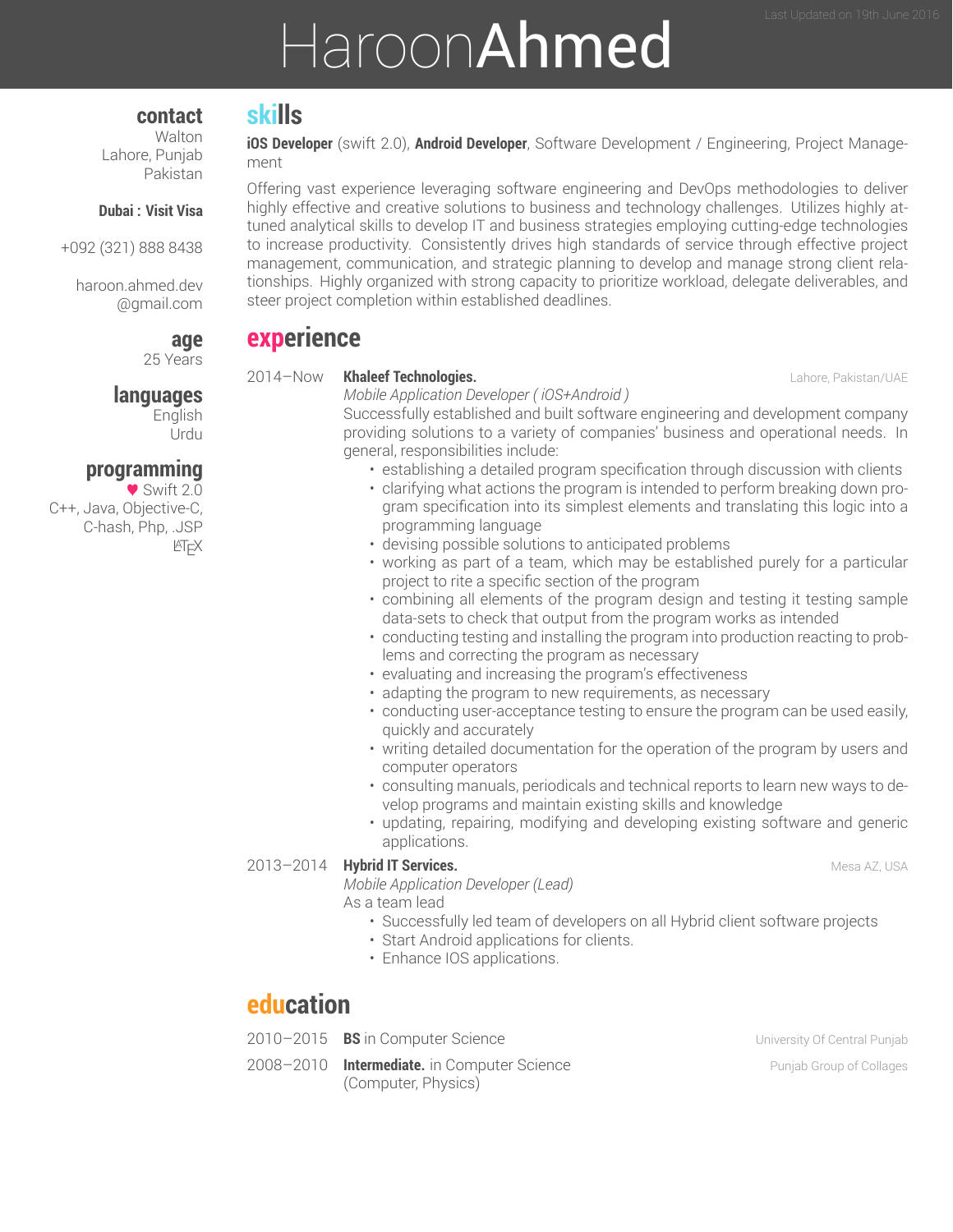# **other qualifications**

| 2010 | <b>CCNA</b>          |  | <b>Corvit Systems</b> |
|------|----------------------|--|-----------------------|
| 2010 | <b>Windows Tools</b> |  | Brain Institute       |
|      |                      |  |                       |

## **awards**

| 2013 | <b>Performance Award</b><br>President of Explorerz Society.             | Universty Of Central Punjab |
|------|-------------------------------------------------------------------------|-----------------------------|
| 2013 | <b>Teaching Assistant</b><br>Hardworking and helping teacher assistent. | Universty Of Central Punjab |

# **Projects**

**CricBoom (Android):** Cricket fever is here to take cricket lovers by storm. Experience the suspense, intensity and down to the wire moments of your favorite cricketing teams now in CricBoom!

Features:

- Brand new app design.
- Time lines with In-Match Video Clips, scores, articles and cricket news
- Ball-by-ball score updates of all cricket matches.
- Detailed match summary.
- Complete fixtures of all series and tournaments.
- Post-match video highlights of all matches.
- Live animated widget on home screen.
- Sticky Notifications on lock screen.
- Push alerts for match start, boundaries, innings break and match results.
- Social media integration.
- Interesting cricket quiz and competitions.

https://play.google.com/store/apps/details?id=com.Khaleef.CricBoom

**VBox Entertainment (IOS)** VBox is a magic box that gives you all you want to watch. Music, movies, TV dramas, pranks, news stories, interviews, magazine programs, love tips, Islamic stuff and what not. VBox is the biggest video portal of Pakistan with hundreds of quality videos on it. The videos of VBox are appealing to all age and interest groups. VBox has a lot to offer to everyone. Come on VBox today and find yourself in the land of unlimited entertainment and fun.

 $https://i-tunes.apple.com/us/app/vbox-entertainment/id1015998913$ 

**BIG (Big Island Guid) (Android + iOS)** Bay Islands Guide - Everything you need to know about the SMBI

Need to know when the next ferry is, or perhaps plan your trip for the next few days? Not a problem.

Want to set a reminder so you don't forget, or simply want to know how much your trip is going to cost? No worries there, either!

Bay Islands Guide is a locally developed app, for the Southern Moreton Bay Islands.

This initial version of Bay Islands Guide for Android contains our exclusive Ferry Planner service. In the coming weeks/months we will endeavour to bring it to feature parity with the iOS version. These will always be free updates.

 $https://play.google.com/store/apps/details?id = com.wishie.big$ 

 $https://iunes.append.com/au/app/bay-slands-guide/ids66035095?mt = 8$ 

**NEMT Dispatch Hospice** Increasing Productivity Achieve more productivity with our NEMT Dispatch Software. Robust dispatch and scheduling software ensures less time is required for booking,